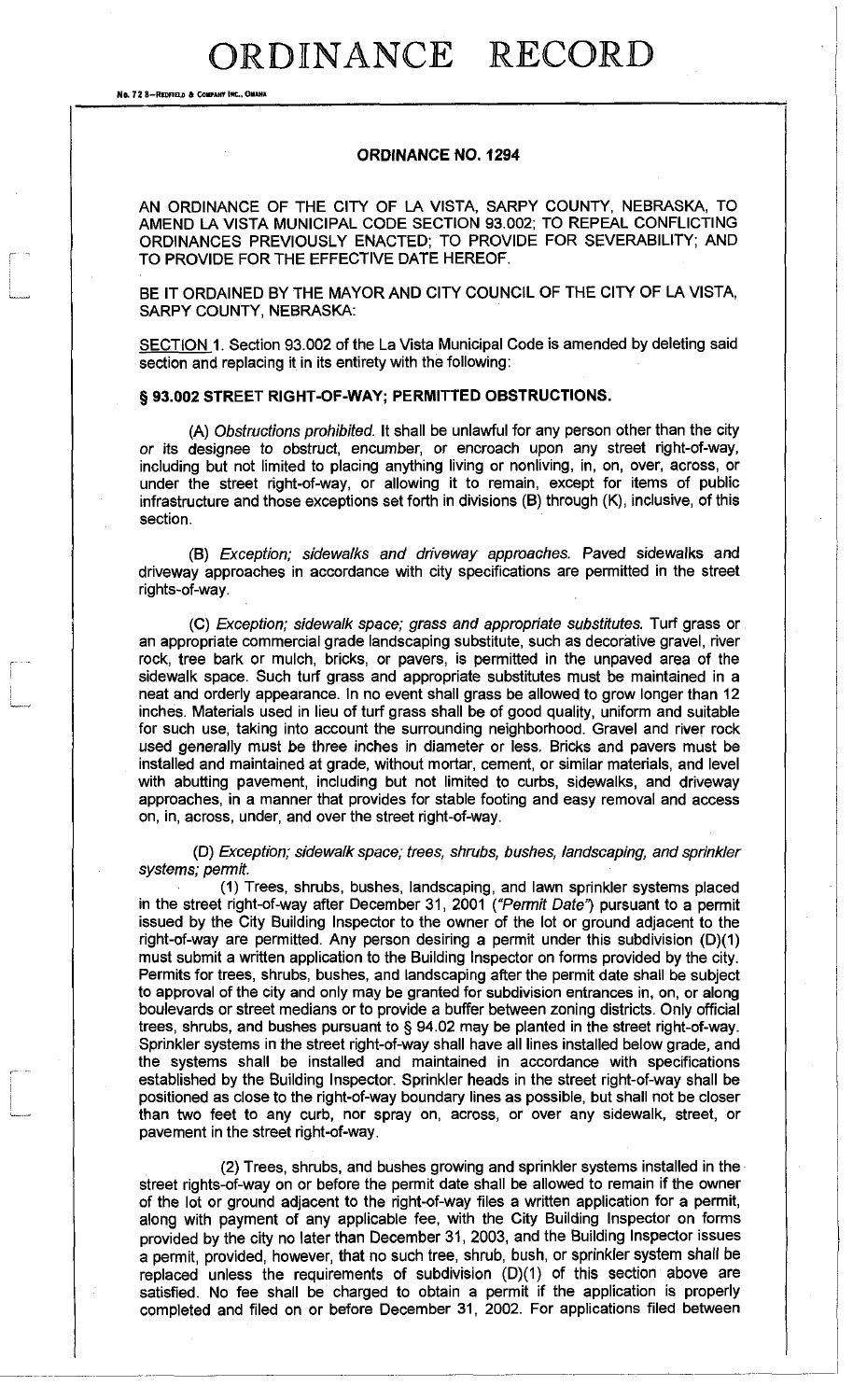### ORDINANCE RECORD

No. 72 8-REDFIELD & COMPANY INC., OMAHA

January 1, 2003, and December 31, 2003, the required fee shall be \$100 and must be paid when the application is filed with the city.

(E) *Exception; trees, bushes, and shrubs near street right-of-way; setback requirements.* Trees, bushes, and shrubs on any lot or piece of ground adjacent to the street right-of-way are an obstruction to the extent they are so close to the right-of-way as to interfere with utilities, use of the right-of-way, or public improvements thereon. In order to prevent such obstructions, reasonable setback requirements are necessary. Accordingly, trees, bushes, and shrubs on any piece of ground or lot adjacent to the street right-of-way are permitted so long as (i) trees are planted and growing no closer than two feet to the lot line adjacent to the street right-of-way, regardless of whether there is a sidewalk abutting the lot or piece of ground, and (ii) said trees, bushes, and shrubs do not interfere with use of the street right-of-way or any public work, improvement, utility lines, or equipment on, in, over, across, or under the street right-ofway or any work thereon. On and after the permit date, only species described in § 94.02 may be planted on lots or grounds along street right-of-way with respect to any tree, bush, or shrub, any part of which is in, on, over, across, or under said right-of-way.

(F) *Exception; trees, bushes, and shrubs in or near street right-of-way; clearance requirements.* The owner or occupant of any lot or piece of ground adjacent to any street right-of-way over which there extends the branches or limbs of any tree, bush, or shrub (regardless whether or not it is planted in the street right-of-way or adjacent lot or ground) shall at all times keep said branches and limbs trimmed to the height of at least eight feet above the surface of the sidewalk and at least 15 feet above the surface of the roadway. It shall be the duty of the owner or occupant of such premises to keep all such trees, bushes, and shrubs maintained, pruned, and trimmed at all times to comply with the requirements of this division (F), as well as divisions (D) and (E) of this section and Chapter 94 of this code.

(G) *Exception; temporary obstructions; permit* Temporary obstruction of the street right-of-way is permitted for the erection, construction, reconstruction, wrecking, or repairing of any building or part thereof, or construction or repair of any pavement or utility within any street right-of-way, pursuant to and for the period of time allowed in a permit issued by the City Building Inspector. Any person desiring a permit under this division must submit a written application to the Building Inspector on forms provided by the city. Permits shall not be granted for more than obstruction of the sidewalk space and 1/3 of the roadway of the street right-of-way adjacent to the premises on which the building or pavement is to be constructed, erected, reconstructed, wrecked, or repaired or work performed. Permits shall be subject to the applicant maintaining a safe and suitable worksite and walkway within the street right-of-way, protected and lighted in the manner required by the Building Inspector. Any permit holder shall have the site, including but not limited to all excavations, work, equipment, and dangerous conditions, protected and guarded by suitable guards or barricades by day and barricades and warning lights at night; and the failure to do so shall result in the halting of work until compliance to the satisfaction of the Building Inspector and/or revocation of permit.

(H) *Exception; utilities.* Sewers, utilities, telecommunications and cable lines, and equipment in, on, across, over, or under the street right-of-way are permitted pursuant to a current permit, license, or agreement with the city.

(I) *Exception; mailboxes.* Standard mailboxes comprised of a single metal pole and box satisfying applicable standards and specifications of the United States Postal Service, as revised from time to time, are permitted in the sidewalk space. Mailboxes of other construction in the sidewalk space as of the permit date are permitted to remain so long as they are in conformity with applicable standards and specifications of the United States Postal Service, as revised from time to time, provided, however, that any such mailbox shall be replaced with a standard mailbox satisfying the requirements of the first sentence of this division (I) in the event the mailbox is removed, repaired, modified, or replaced or, in the determination of the City Building Inspector, is in need of replacement or substantial modification or repair.

(J) *Exception; fences and retaining walls.* Any fence or retaining wall, or any part thereof, installed or encroaching in, on, under, over, or across the street rights-of-way on or before the permit date shall be allowed to remain, if the owner of the lot or ground adjacent to the right-of-way files a written application with the City Building Inspector (on forms provided by the City) no later than December 31. 2003, and the Building Inspector issues a permit, provided, however, that, in the event that any such fence or retaining